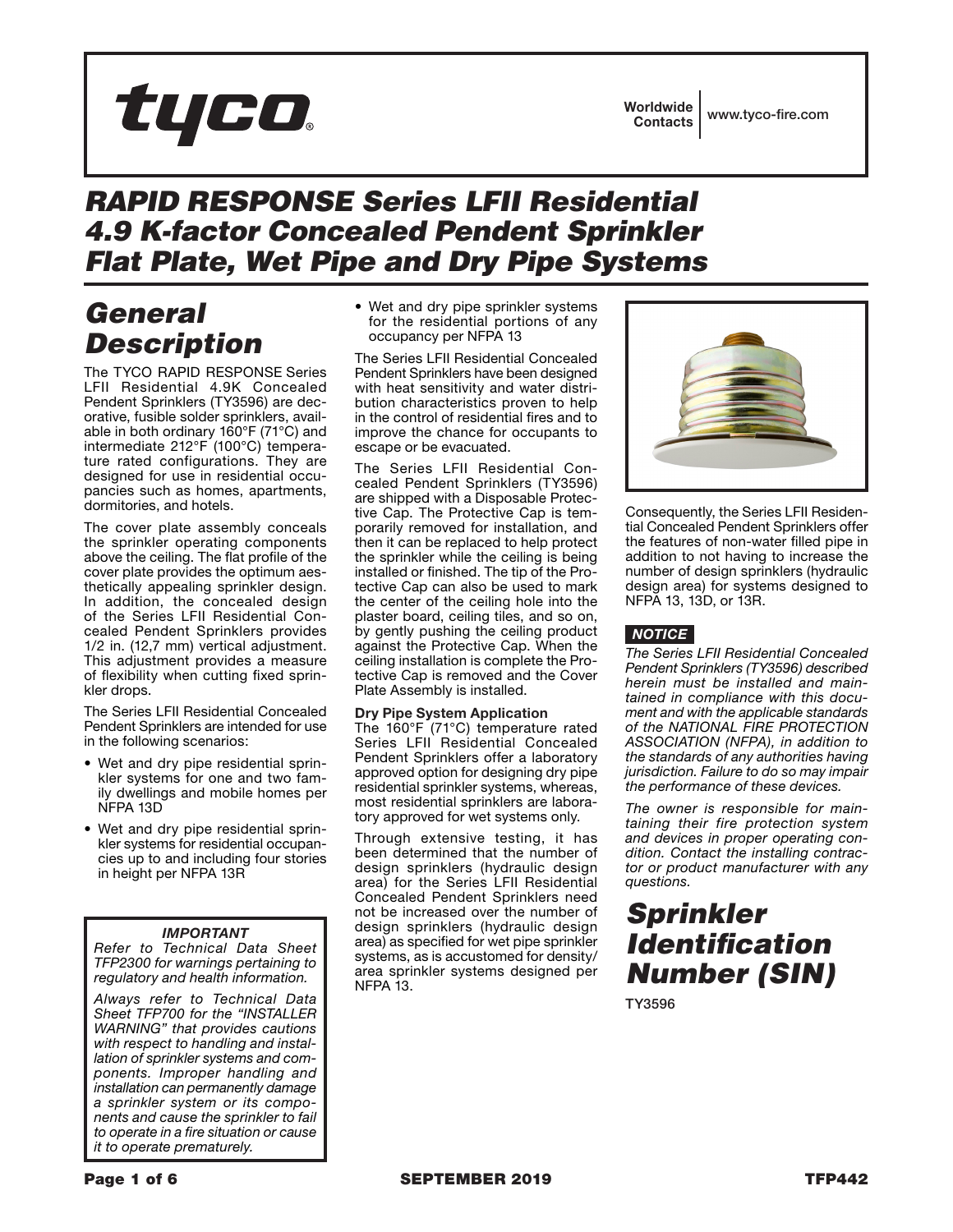# *Technical Data*

#### Approvals

UL and C-UL Listed NYC Approved under MEA 44-03-E-2NSF Certified to all requirements of NSF/ANSI 61

#### Australian WaterMark Certified

The TYCO RAPID RESPONSE Series LFII Residential Concealed Pendent Sprinklers are Listed only when installed with LFII Concealed Cover Plates having factory-applied finishes.

Sprinklers and Cover Plates are separately ordered. See the Ordering Procedure section for more information.

#### Maximum Working Pressure 175 psi (12,1 bar)

Discharge Coefficient K=4.9 GPM/psi½ (70,6 LPM/bar½)

#### Temperature Rating

#### **Ordinary**

160°F (71°C) Sprinkler/ 139°F (59°C) Cover Plate

NOTE: Maximum Ambient Ceiling Temperature for the ordinary temperature configuration is 100°F (38°C)

#### Intermediate\*

212°F (100°C) Sprinkler/ 165°F (74°C) Cover Plate

\*For wet pipe systems only NOTE: Maximum Ambient Ceiling Temperature for the intermediate temperature configuration is 150°F (65°C)

#### Vertical Adjustment

1/2 in. (12,7 mm)

#### Finishes

See the Ordering Procedure section

#### Physical Characteristics

| SaddleBrass                                 |
|---------------------------------------------|
| Sealing Assembly Beryllium Nickel w/TEFLON  |
| Soldered Link Halves Nickel                 |
|                                             |
| Compression ScrewBrass                      |
| Deflector Copper or Brass                   |
| Guide Pin Housing Bronze                    |
| Guide Pins Stainless Steel or Bronze        |
| Support Cup  Steel                          |
| Cover Plate Copper/Brass**                  |
| Retainer  Copper                            |
| Cover Plate Ejection Spring Stainless Steel |

\*\* Brass Cover Plate is offered for Intermediate Temperature 165°F (74°C) only.

# *Operation*

When exposed to heat from a fire, the Cover Plate, which is normally soldered to the Retainer at three points, falls away to expose the sprinkler assembly. At this point the Deflector supported by the Arms drops down to its operated position. The fusible link of the sprinkler assembly is comprised of two link halves that are soldered together with a thin layer of solder. When the rated temperature is reached, the solder melts and the two link-halves separate



allowing the sprinkler to activate and flow water.

# *Design Criteria*

The TYCO RAPID RESPONSE Series LFII Residential Concealed Pendent Sprinklers (TY3596) are UL and C-UL Listed for installation in accordance with this section.

*Note: When conditions exist that are outside the scope of the provided criteria, refer to the Residential Sprinkler Design Guide TFP490 for the manufacturer's recommendations that may be acceptable to the authority having jurisdiction.*

#### System Types

Per the UL and C-UL Listing, the 160°F (71°C) and 212°F (100°C) LFII Residential Concealed Pendent Sprinklers may be utilized in wet pipe systems. Only the 160°F (71°C) LFII Residential Concealed Pendent Sprinklers may be utilized in dry pipe systems, per the UL and C-UL Listing.

Refer to Technical Data Sheet TFP485 about the use of residential sprinklers in residential dry pipe systems.

#### Ceiling Types

Smooth flat horizontal, beamed, or sloped in accordance with NFPA 13D, 13R, or 13 as applicable.

#### Hydraulic Design (NFPA 13D and 13R)

For systems designed to NFPA 13D or NFPA 13R, the minimum required sprinkler flow rates are given in Tables A and B as a function of temperature rating and the maximum allowable coverage areas.

The sprinkler flow rate is the minimum required discharge from each of the total number of "design sprinklers" as specified in NFPA 13D or NFPA 13R.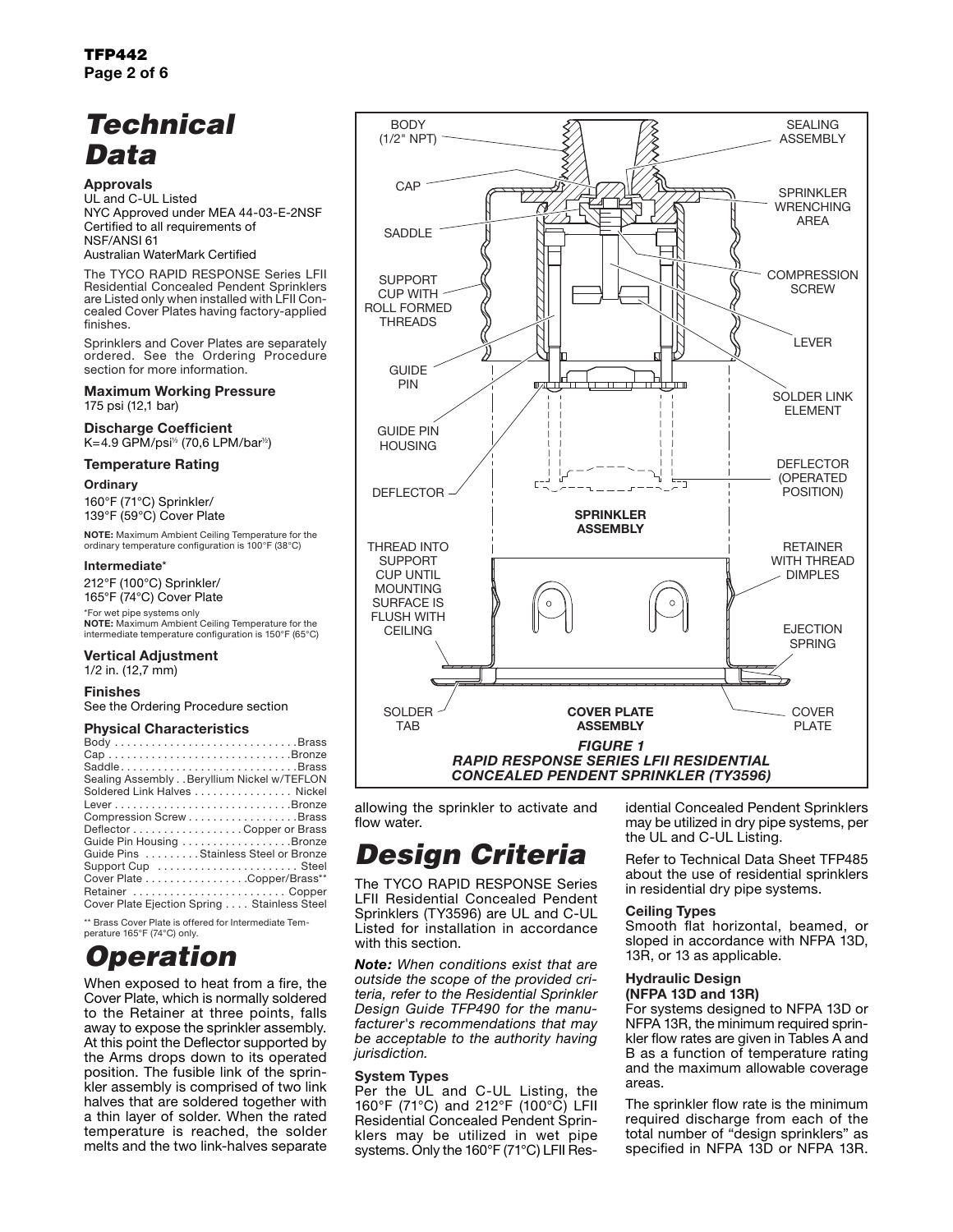|                                                                       |                                        | <b>WET PIPE SYSTEM</b><br>Minimum Flow and Residual Pressure <sup>2,3</sup> |                                             |                                                          |                                    |                             |  |  |  |  |  |  |  |
|-----------------------------------------------------------------------|----------------------------------------|-----------------------------------------------------------------------------|---------------------------------------------|----------------------------------------------------------|------------------------------------|-----------------------------|--|--|--|--|--|--|--|
| <b>Maximum</b><br>Coverage<br>Area <sup>1</sup><br>ft x ft<br>(m x m) | <b>Maximum</b><br><b>Spacing</b><br>ft |                                                                             | Temp. Rating<br>160°F (71°C), 212°F (100°C) |                                                          |                                    | <b>Minimum</b>              |  |  |  |  |  |  |  |
|                                                                       | (m)                                    | <b>Flow</b><br><b>GPM</b><br>(LPM)                                          | <b>Pressure</b><br>psi<br>(bar)             | Deflector to<br>Ceiling                                  | <b>Installation</b><br><b>Type</b> | <b>Spacing</b><br>ft<br>(m) |  |  |  |  |  |  |  |
| $12 \times 12$<br>$(3,7 \times 3,7)$                                  | 12<br>(3,7)                            | 13<br>(49,2)                                                                | 7.0<br>(0, 48)                              | Smooth                                                   |                                    |                             |  |  |  |  |  |  |  |
| $14 \times 14$<br>$(4,3 \times 4,3)$                                  | 14<br>(4,3)                            | 13<br>(49,2)                                                                | 7.0<br>(0, 48)                              | Ceilings<br>7/8 to 1-1/8 in.<br>Beamed                   |                                    |                             |  |  |  |  |  |  |  |
| $16 \times 16$<br>$(4,9 \times 4,9)$                                  | 16<br>(4, 9)                           | 13<br>(49,2)                                                                | 7.0<br>(0, 48)                              | Ceilings per<br>NFPA 13D or<br>13R, or 13.               | Concealed                          | 8<br>(2,4)                  |  |  |  |  |  |  |  |
| $18 \times 18$<br>$(5,5 \times 5,5)$                                  | 18<br>(5,5)                            | 17<br>(64,3)                                                                | 12.0<br>(0, 83)                             | Installed in<br>beam<br>7/8 to 1-1/8 in.<br>below bottom |                                    |                             |  |  |  |  |  |  |  |
| $20 \times 20$<br>$(6, 1 \times 6, 1)$                                | 20<br>(6,1)                            | 20<br>(75,7)                                                                | 16.7<br>(1,15)                              | of beam                                                  |                                    |                             |  |  |  |  |  |  |  |

#### Notes:

1. For coverage area dimensions less than or between those indicated, use the minimum required flow for the next highest coverage area for which hydraulic design criteria are stated. 2. Requirement is based on minimum flow in GPM (LPM) from each sprinkler. The associated residual pressures are calculated

using the nominal K-factor. See Hydraulic Design under the Design Criteria section. 3. For NFPA 13 residential applications, the greater of 0.1 GPM/ft2 over the design area or the flow in accordance with the criteria in

this table must be used.

### *TABLE A*

*WET PIPE SYSTEM SERIES LFII RESIDENTIAL 4.9 K-FACTOR FLAT PLATE CONCEALED PENDENT SPRINKLER (TY3596) NFPA 13D, 13R, AND 13 HYDRAULIC DESIGN CRITERIA*

|                                                 |                                        | <b>DRY PIPE SYSTEM</b><br>Minimum Flow and Residual Pressure 2,3 |                                              |                                                          |                             |                             |  |  |  |  |  |  |  |
|-------------------------------------------------|----------------------------------------|------------------------------------------------------------------|----------------------------------------------|----------------------------------------------------------|-----------------------------|-----------------------------|--|--|--|--|--|--|--|
| <b>Maximum</b><br>Coverage<br>Area <sup>1</sup> | <b>Maximum</b><br><b>Spacing</b><br>ft |                                                                  | <b>Ordinary Temp. Rating</b><br>160°F (71°C) |                                                          |                             | <b>Minimum</b>              |  |  |  |  |  |  |  |
| ft x ft<br>$(m \times m)$                       | (m)                                    | <b>Flow</b><br><b>GPM</b><br>(LPM)                               | <b>Pressure</b><br>psi<br>(bar)              | Deflector to<br>Ceiling                                  | Installation<br><b>Type</b> | <b>Spacing</b><br>ft<br>(m) |  |  |  |  |  |  |  |
| $12 \times 12$<br>$(3.7 \times 3.7)$            | $12 \overline{ }$<br>(3,7)             | 13<br>(49,2)                                                     | 7.0<br>(0, 48)                               | Smooth                                                   |                             |                             |  |  |  |  |  |  |  |
| $14 \times 14$<br>$(4,3 \times 4,3)$            | 14<br>(4,3)                            | 14<br>(53,0)                                                     | 8.2<br>(0,57)                                | Ceilings<br>7/8 to 1-1/8 in.<br>Beamed                   |                             |                             |  |  |  |  |  |  |  |
| $16 \times 16$<br>$(4,9 \times 4,9)$            | 16<br>(4, 9)                           | 15<br>(56, 8)                                                    | 9.4<br>(0,65)                                | Ceilings per<br>NFPA 13D or<br>13R, or 13.               | Concealed                   | 8<br>(2,4)                  |  |  |  |  |  |  |  |
| $18 \times 18$<br>$(5,5 \times 5,5)$            | 18<br>(5,5)                            | 18<br>(68,1)                                                     | 13.5<br>(0, 93)                              | Installed in<br>beam<br>7/8 to 1-1/8 in.<br>below bottom |                             |                             |  |  |  |  |  |  |  |
| $20 \times 20$<br>$(6, 1 \times 6, 1)$          | 20<br>(6,1)                            | 21<br>(79, 5)                                                    | 18.4<br>(1, 27)                              | of beam                                                  |                             |                             |  |  |  |  |  |  |  |

Notes:

1. For coverage area dimensions less than or between those indicated, use the minimum required flow for the next highest coverage area for which hydraulic design criteria are stated.

2. Requirement is based on minimum flow in GPM (LPM) from each sprinkler. The associated residual pressures are calculated us-ing the nominal K-factor. See Hydraulic Design under the Design Criteria section.

3. For NFPA 13 residential applications, the greater of 0.1 GPM/ft<sup>2</sup> over the design area or the flow in accordance with the criteria in this table must be used.



 *RAPID RESPONSE SERIES LFII RESIDENTIAL 4.9 K-FACTOR FLAT PLATE CONCEALED PENDENT (TY3596) NFPA 13D, 13R, AND 13 HYDRAULIC DESIGN CRITERIA*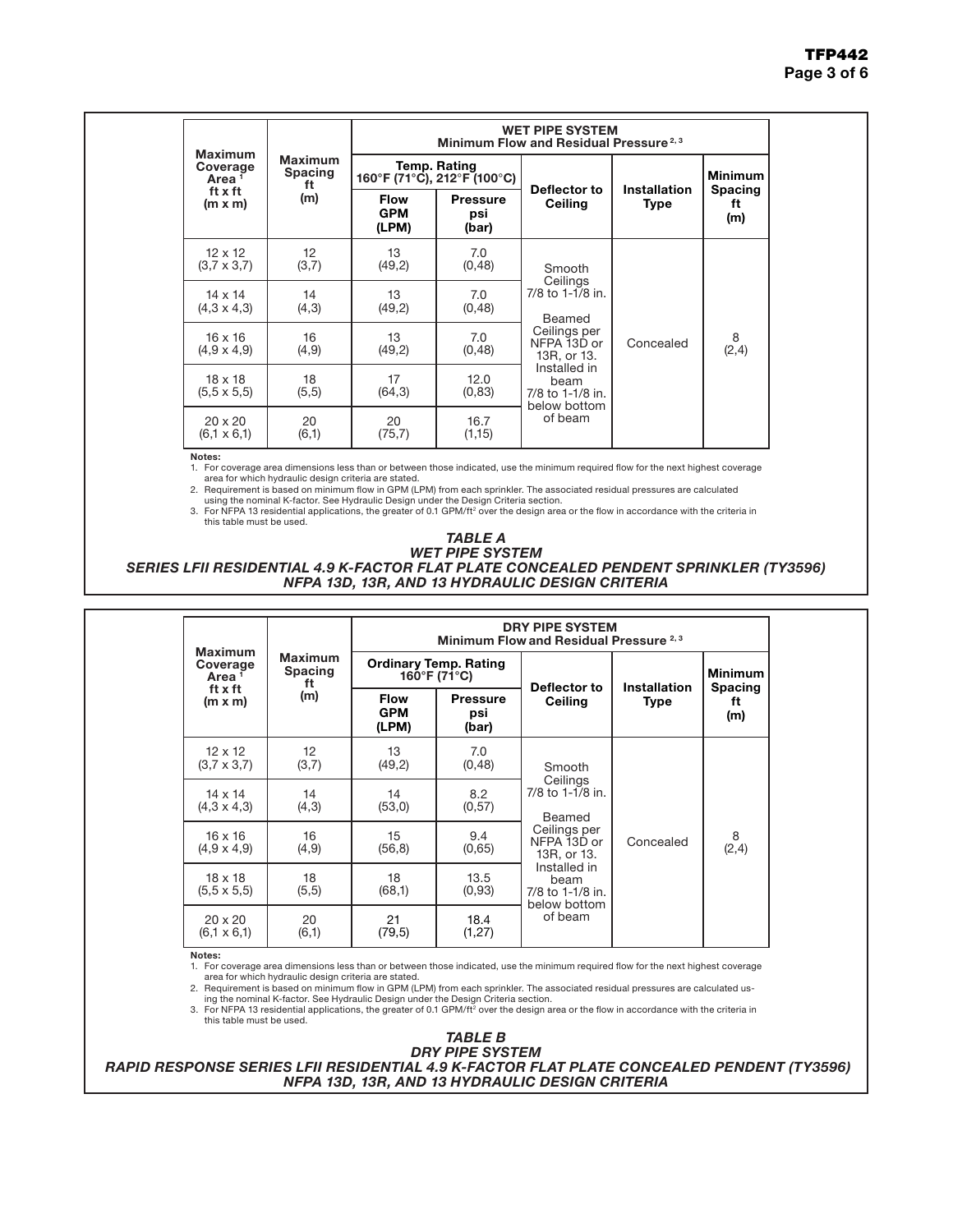

The number of "desian sprinklers" specified in NFPA 13D and 13R for wet pipe systems is to be applied when designing dry pipe systems.

#### Hydraulic Design (NFPA 13)

For systems designed to NFPA 13, the number of design sprinklers is to be the four most hydraulically demanding sprinklers. The minimum required discharge from each of the four sprinklers is to be the greater of the following:

- The flow rates given in Tables A and B as a function of temperature rating and the maximum allowable coverage area
- A minimum discharge of  $0.1$  GPM/ft<sup>2</sup> over the design area comprised of the four most hydraulically demanding sprinklers for actual coverage areas protected by the four sprinklers

The number of design sprinklers specified in NFPA 13 for wet pipe systems is to be applied when designing dry pipe systems.

#### Dry Pipe System Water Delivery

When using the Series LFII Residential Concealed Pendent Sprinklers in dry pipe sprinkler systems, the time for water delivery must not exceed 15 seconds for the most remote operating sprinkler.

#### Obstruction to

#### Water Distribution

Sprinklers are to be located in accordance with the obstruction rules of NFPA 13D, 13R, and 13 as applicable for residential sprinklers as well as with the obstruction criteria described within the Technical Data Sheet TFP490.

#### Operational Sensitivity

The sprinklers are to be installed relative to the ceiling mounting surface as shown in Figure 2.

#### Sprinkler Spacing

The minimum spacing between sprinklers is  $8$  ft  $(2,4 \, \text{m})$ . The maximum spacing between sprinklers cannot exceed the length of the coverage area (see Table A or B) being hydraulically calculated, for example, maximum 12 ft for a 12 ft x 12 ft coverage area, or 20 ft for a 20 ft x 20 ft coverage area.

The Series LFII must not be used in applications where the air pressure above the ceiling is greater than that below. Down drafts through the Support Cup could delay sprinkler operation in a fire situation.

### *Installation*

The TYCO RAPID RESPONSE Series LFII Residential Concealed Pendent Sprinklers (TY3596) must be installed in accordance with this section.

#### General Instructions

Damage to the fusible Link Assembly during installation can be avoided by handling the sprinkler by the support cup only. Therefore, do not apply pressure to the fusible Link Assembly.

A 1/2 in. NPT sprinkler joint should be obtained with a minimum to maximum torque of 7 to 14 lb-ft  $(9.5$  to 19,0 N $\cdot$ m). Higher levels of torque may distort the sprinkler inlet with consequent leakage or impairment of the sprinkler.

Do not attempt to compensate for insufficient adjustment in the Cover Plate Assembly by under-or overtightening the Sprinkler. Readjust the position of the sprinkler fitting to suit.



Step 1. The sprinkler must only be installed in the pendent position and with the centerline of the sprinkler perpendicular to the mounting surface.

Step 2. Remove the Protective Cap.

Step 3. With pipe thread sealant applied to the pipe threads, and using the W-Type 18 Wrench shown in Figure 3, install and tighten the Sprinkler/ Support Cup Assembly into the fitting. The W-Type 18 Wrench will accept a 1/2 in. ratchet drive.

**Step 4.** Replace the Protective Cap by pushing it upwards until it bottoms out against the Support Cup. The Protective Cap helps prevent damage to the Deflector and Guide Pins during ceiling installation and/or during application of the finish coating of the ceiling. It may also be used to locate the center of the clearance hole by gently pushing the ceiling material against the center point of the Cap.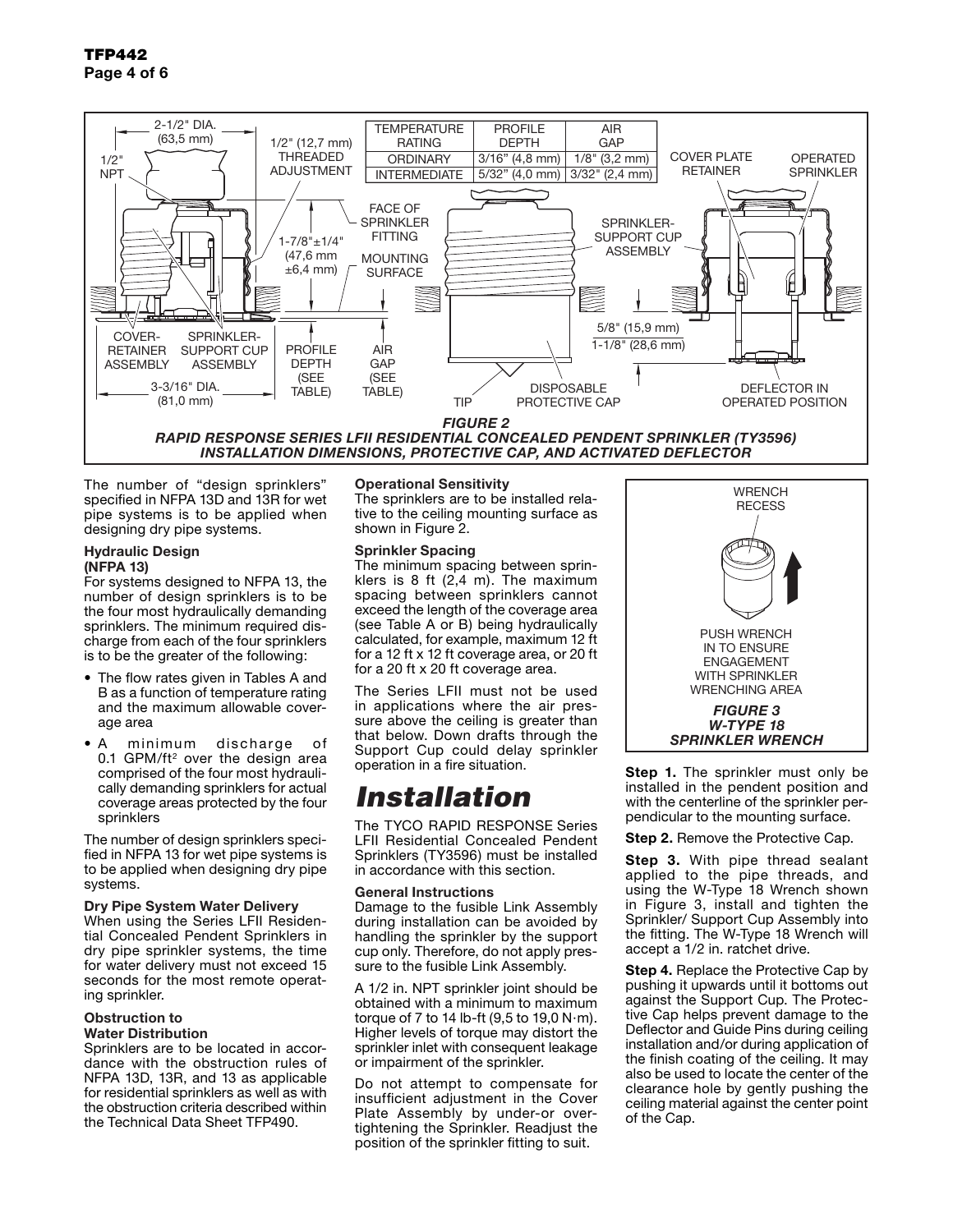*Note: As long as the protective Cap remains in place, the system is considered to be "Out Of Service."*

Step 5. After the ceiling has been completed with the 2-1/2 in. (63 mm) diameter clearance hole and in preparation for installing the Cover Plate Assembly, remove and discard the Protective Cap, and verify that the Deflector moves up and down freely.

If the sprinkler has been damaged and the Deflector does not move up and down freely, replace the entire sprinkler assembly. Do not attempt to modify or repair a damaged sprinkler.

Step 6. Push on the Cover Plate Assembly until its flange comes in contact with the ceiling.

Do not continue to push on the Cover Plate Assembly such that it lifts a ceiling panel out of its normal position.

If the Cover Plate Assembly cannot be engaged with the Mounting Cup or the Cover Plate Assembly cannot be engaged sufficiently to contact the ceiling, the Sprinkler Fitting must be repositioned.

### *Care and Maintenance*

The TYCO RAPID RESPONSE Series LFII Residential Concealed Pendent Sprinklers (TY3596) must be maintained and serviced in accordance with this section

Before closing a fire protection system main control valve for maintenance work on the fire protection system which it controls, permission to shut down the affected fire protection system must be obtained from the proper authorities and all personnel who may be affected by this action must be notified.

Absence of a Cover Plate may delay the sprinkler operation in a fire situation.

When properly installed, there is an air gap between the lip of the Cover Plate and the ceiling. The Ordinary Temperature Cover Plate assembly has a nominal 1/8 in. (3,2 mm) air gap. The Intermediate Temperature Cover Plate has a nominal 3/32 (2,4 mm) air gap, as shown in Figure 2. This air gap is necessary for proper operation of the sprinkler by allowing heat flow from a fire to pass below and above the Cover Plate to help assure appropriate release of the Cover Plate in a fire situation. If the ceiling is to be repainted after the installation of the Sprinkler, care must be exercised to ensure that the new paint does not seal off any of the air gap.

Factory painted Cover Plates must not be repainted. They should be replaced, if necessary, by factory painted units. Non-factory applied paint may adversely delay or prevent sprinkler operation in the event of a fire.

Do not pull the Cover Plate relative to the Enclosure. Separation may result.

Sprinklers which are found to be leaking or exhibiting visible signs of corrosion must be replaced.

Automatic sprinklers must never be painted, plated, coated, or otherwise altered after leaving the factory. Modified or over heated sprinklers must be replaced.

Care must be exercised to avoid damage before, during, and after installation. Sprinklers damaged by dropping, striking, wrench twist/slippage, or the like, must be replaced.

The owner is responsible for the inspection, testing, and maintenance of their fire protection system and devices in compliance with this document, as well as with the applicable standards of the NATIONAL FIRE PROTECTION ASSOCIATION, for example, NFPA 25, in addition to the standards of any other authorities having jurisdiction. Contact the installing contractor or product manufacturer with any questions.

The owner must assure that the sprinklers are not used for hanging any objects and that the sprinklers are only cleaned by means of gently dusting with a feather duster; otherwise, nonoperation in the event of a fire or inadvertent operation may result.

Automatic sprinkler systems should be inspected, tested, and maintained by a qualified Inspection Service in accordance with local requirements and/or national codes.

# *Limited Warranty*

For warranty terms and conditions, visit www.tyco-fire.com.

## *Ordering Procedure*

Contact your local distributor for availability. When placing an order, indicate the full product name and part number (P/N).

#### Sprinkler Assemblies

Specify: Series LFII (TY3596) 4.9K Residential Concealed Pendent Sprinkler, P/N (specify):

|  |  |  |  |  |  |  |  |  | 160°F (71°C)51-112-1-160                       |
|--|--|--|--|--|--|--|--|--|------------------------------------------------|
|  |  |  |  |  |  |  |  |  | $212^{\circ}$ F (100 $^{\circ}$ C)51-112-1-212 |

*Note: Sprinkler and Cover Plates are separately sold. See below for Cover Plate ordering information.*

#### Cover Plate Assemblies

Specify: LFII Concealed Sprinkler Cover Plate Assembly, temperature rating (specify), (specify) finish, P/N (specify):

#### **139**°**F (59**°**C)**

| Ivory (RAL1015) 56-204-0-135          |
|---------------------------------------|
| Bright Chrome 56-204-1-135            |
| Beige (RAL1001) 56-204-2-135          |
| Pure White (RAL9010)* 56-204-3-135    |
| Signal White (RAL9003)** 56-204-4-135 |
| Grey White (RAL9002). 56-204-5-135    |
| Brown (RAL8028). 56-204-6-135         |
| Black (RAL9005) 56-204-7-135          |
| Brushed Brass56-204-8-135             |
| Brushed Chrome 56-204-9-135           |
| Custom Paint 56-204-X-135             |
| 165°F (74°C)                          |

| .                                                                 |  |
|-------------------------------------------------------------------|--|
| Ivory (RAL1015) $\ldots \ldots \ldots \ldots \ldots$ 56-204-0-165 |  |
| Bright Chrome 56-204-1 165                                        |  |
| Beige (RAL1001) 56-204-2-165                                      |  |
| Pure White (RAL9010)* 56-204-3-165                                |  |
| Signal White (RAL9003)** 56-204-4-165                             |  |
| Grey White (RAL9002). 56-204-5-165                                |  |
| Brown (RAL8028). 56-204-6-165                                     |  |
| Black (RAL9005) 56-204-7-165                                      |  |
| Brushed Brass56-204-8-165                                         |  |
| Brushed Chrome 56-204-9-165                                       |  |
| Custom Paint 56-204-X-165                                         |  |
|                                                                   |  |

\*Eastern Hemisphere sales only \*\*Previously known as Bright White

*Note: All Custom Cover Plates are* 

*painted using SHERWIN-WILLIAMS Interior Latex Paint. Contact Johnson Controls Customer Service with any questions related to custom orders.*

#### Sprinkler Wrench

Specify: W-Type 18 Sprinkler Wrench, P/N 56-000-1-265